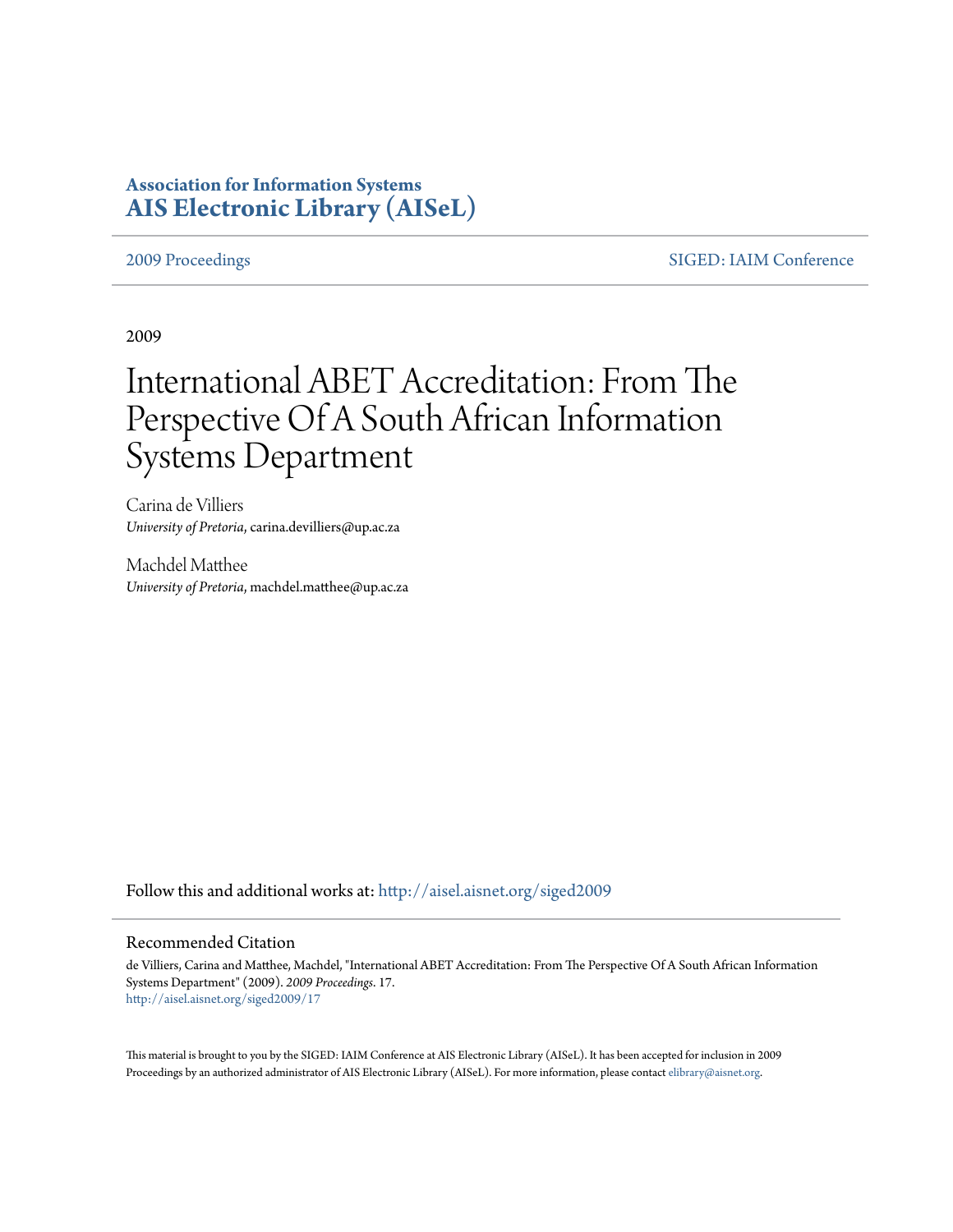# **INTERNATIONAL ABET ACCREDITATION: FROM THE PERSPECTIVE OF A SOUTH AFRICAN INFORMATION SYSTEMS DEPARTMENT**

Carina de Villiers Department of Informatics University of Pretoria Carina.devilliers@up.ac.za

Machdel Matthee Department of Informatics University of Pretoria Machdel.matthee@up.ac.za

#### **Abstract:**

The undergraduate Information Systems program of the Department of Informatics, University of Pretoria recently obtained ABET accreditation. Having an accredited program and keeping it accredited, has quite a few implications on the processes and structure of the department. However, the paper will mainly focus on the difficulties surrounding getting a non-US IS program accredited by a US based accreditation body. It is the hope that the insights that we gained from this experience will assist other hosts of non-US programs in their preparations for ABET accreditation.

**Keywords:** ABET accreditation, internationalization of education, non-US programs

# **I. INTRODUCTION**

The Department of Informatics at the University of Pretoria, which celebrates its  $21<sup>st</sup>$  birthday this year, recently obtained accreditation for its Bachelors degree program in Informatics from the Computing Accreditation Commission of ABET, Inc (ABET CAC). Since its inception, the Department of Informatics based its Information Systems curriculum on international standards. The accreditation demonstrates that despite the difficulties of being part of an educational institution which went through transformation with the rest of South Africa from 1994 as well as sporadic skills shortages, a successful program is offered to students.

ABET is a United States (US) based federation of over 29 professional and technical societies and is a recognized accreditor of college and university programs in applied science, computing, engineering and technology education. Its main focus is on assuring quality through a voluntary, peer-reviewed process that requires programs to undergo comprehensive, periodic evaluations. The evaluations, conducted by teams of volunteer professionals working in industry, government, academia, and private practice, within the ABET disciplines; focus on program curricula, faculty, facilities, institutional support, and other important areas.

One of the key elements of ABET accreditation is the requirement that programs continuously improve the quality of the education provided. As part of this continuous improvement requirement, programs set specific measurable goals for their students and graduates; assess their success at reaching those goals; and improve their programs based on the results of their assessment. In addition to providing colleges and universities with a structured mechanism to assess, evaluate, and improve their programs, accreditation also helps students and their parents choose quality college programs; enables employers and graduate schools to recruit graduates they know are well-prepared; and is used by registration, licensing, and certification boards to screen applicants (ABET, 2009).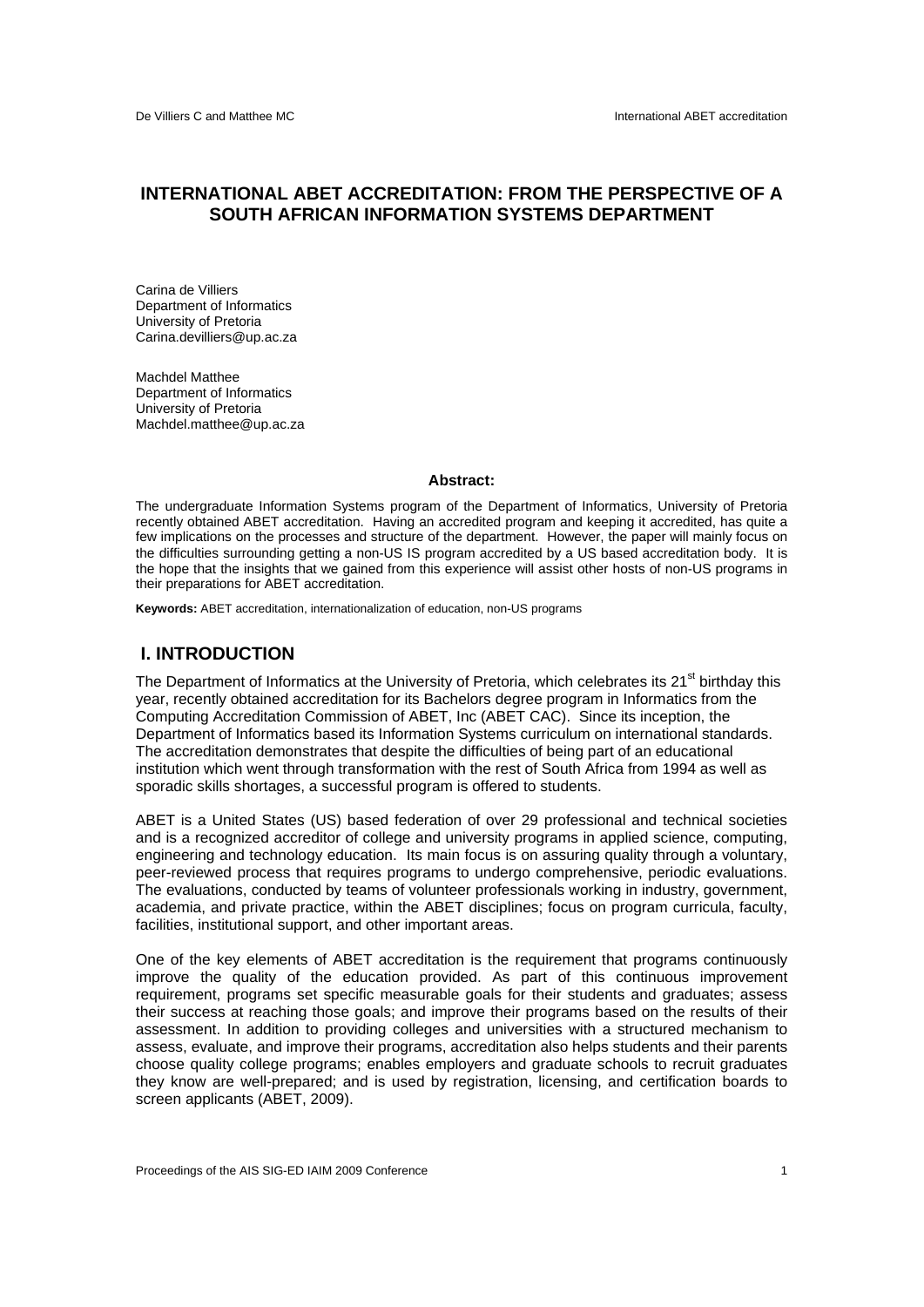The advantages of offering an ABET accredited program are numerous. The Department of Informatics is using the program's status to satisfy stakeholders (including parents, students and industry) and hence attract students. To become and stay accredited has an impact on internal processes, curriculum design and other activities within the department. However, the main focus of this paper will be a discussion in section III about the obstacles experienced by the Department of Informatics towards getting a non-US IS program accredited by a US based accreditation body. As background, section II gives an overview of the internationalisation of both education and accreditation. A short conclusion and final recommendations are given in the last two sections of the paper.

# **II. INTERNATIONALISATION AND ACCREDITATION**

Communication technologies, the knowledge economy and the increased mobility of people whether physical of virtual are all factors contributing to the increasing interconnectedness of the world. Although not a new concept, international education is growing, changing and evolving along with the global world. New technology and communication systems not only make international studies more accessible but also enable foreign students to keep in touch with their social support systems at home. On the other hand, the providers of education (e.g. universities, colleges, and other for-profit institutions) now have the opportunity to expand their supply of educational products to the international market. According to Greengard (2009), more than 1.5 million students a year enroll for studies outside their home country.

There are several advantages of being involved in international studies for both students and educational institutions. Students now have a more diverse menu of educational programmes to choose from (including diverse pricing). They are also exposed to other national cultures as well as research cultures which enrich their learning. Apart from attracting more fee-paying students, universities believe that their ability to offer international studies will enhance their international standing (Greengard, 2009). However, for institutions in the higher education sector this implies a rethinking of their curricula, their processes and structures. Partnerships are formed, exchange programmes are established, joint curricula is being developed and the exchange of credits is being made possible (van Damme, 2000). The competition from providers outside the education sector is immense. Being much more agile, they make full use of new technology and defy the traditional identity of universities by blurring distinctions between academic, research-driven education and vocational training (Van Damme, 2001:5).

It is clear that the borderless educational landscape is rich in diversity and opportunities. However, according to van Damme (2001: 5) it generates three main challenges: the regulation of new providers and the various forms of transnational higher education, the international transferability and recognition of qualifications and credits and finally the development of an international approach to quality assurance and accreditation. Van Damme is of opinion that a new regulatory framework is needed to address all of the challenges mentioned above,

The difficulty of agreeing on the content of such a framework is not to be underestimated. The issue of international accreditation and quality assurance can serve as illustration. Although there is general agreement on the need for an international approach to quality assurance and accreditation, there are many opinions on how to go about it. Many institutions turn to established accreditation organizations to gain international acceptance (Greengard, 2009; van Damme, 2001). Van Damme believes that national accreditation agencies should work together towards a kind of harmonization and international benchmarking of good standards and methodologies as well as the mutual recognition of each other. The concept of an international accreditation agency seems unrealistic due to fears of an all-powerful bureaucratic agency outside governments or higher education institutions (van Damme, 2001).

The recommendations made by van Damme in 2001 have started to realize. In 2007, representatives from six international accrediting bodies (of which ABET was one) signed the Seoul Declaration. This bound them towards establishing an "accord on the accreditations of educational programs in the computing and IT-related disciplines" (ABET, 2008). ABET started its first accreditation visits to programs outside the U.S in 2007. ABET reported on some of the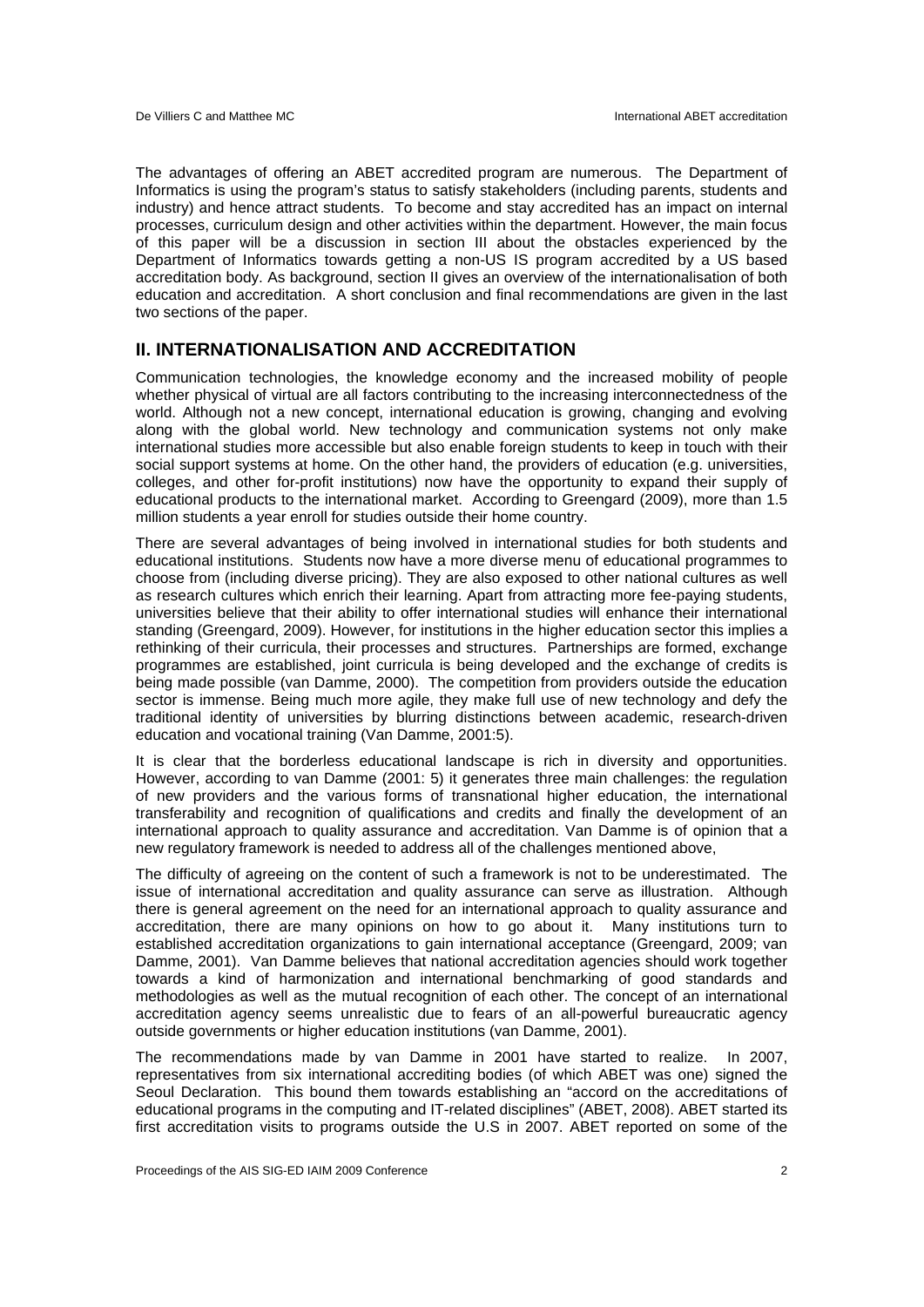difficulties they experienced by applying their criteria to non-US programmes in the most recent annual report. One difficulty that they highlight is the difference in program naming. According to them, many "names are used for seemingly similar programs, and sometimes the same name is used to represent programs from seemingly different disciplines." (ABET, 2008:20-21). They are however participating in international discussions pertaining to the development of an accord for computing programs that shows resemblances to accords ABET currently participates in for engineering and technology programs. This will aid them in their decision on whether programs meet agreed-upon standards.

# **III. PREPARATION FOR ACCREDITATION**

In 2004 the Department of Informatics at the University of Pretoria decided to investigate the possibility of international accreditation for the undergraduate degree BCom (Informatics). No accreditation body for IT degrees is available in South Africa and we had to look internationally. The British Computer Society and ABET were the only two viable options available at that stage. Accreditation via the British Computer Society was more oriented towards Computer Science degrees and did not suit the business degree in Information Systems that we present. ABET seemed to be a suitable vehicle due to the fact that it has a specific Information Systems stream.

In preparation for accreditation, one of the lecturers attended a workshop during the AMCIS'2005 conference in New York, where ABET program evaluators were trained to do evaluation visits. The next step was to align our degree program with the requirements of ABET. We went through the formal process at the university and got Faculty board and Senate approval for the changes in the degree program. The only major change that we had to incorporate was the addition of a Mathematics module. Except for trying to translate the US semester hours described in the ABET documentation for each course, we did not experience problems that prepared us for the challenges that were to follow.

# **IV. THE CHALLENGES OF BEING OUTSIDE THE US**

Being part of the first programs to be evaluated outside the US provided quite a challenge for the department. In this section, the challenges preparing for the accreditation visit, the accreditation visit itself and the interim report will be discussed.

#### **First challenge: Finances**

At the beginning of 2006 we formally informed ABET that we would like an accreditation visit. We studied the guidelines and finances and submitted a budget proposal to the Dean of our faculty. Here we met the first challenge. We had to budget for three return business class air tickets from the US to South Africa, which is not the case for programmes in the US. We were in the privileged position that we had the full support of the Dean and top management and they supported our request for a budget of approximately \$40 000.00 for the accreditation visit. We started preparation of the Self Study report and documentation by middle 2006.

The second financial challenge was to match the finances of South African universities to that of what ABET required in the Self Study report. All amounts also had to be converted to dollars, not an easy task when there is a lot of fluctuation in the economic market. Having a totally different economic system and living cost, we were not sure if the financial statements and the amounts provided by us, will make any sense to the ABET program evaluators.

The third financial challenge was to prepare extensive documentation, not only for the Self Study report, but also for the accreditation visit on a normal operational budget with no extra provision for the accreditation process. Files, paper, printing and the cost of a courier service to the US had to be handled by the department.

A fourth financial challenge was when we realized that we will need administrative assistance with the process. Having no budget for extra administrative help, we used a vacant lecturing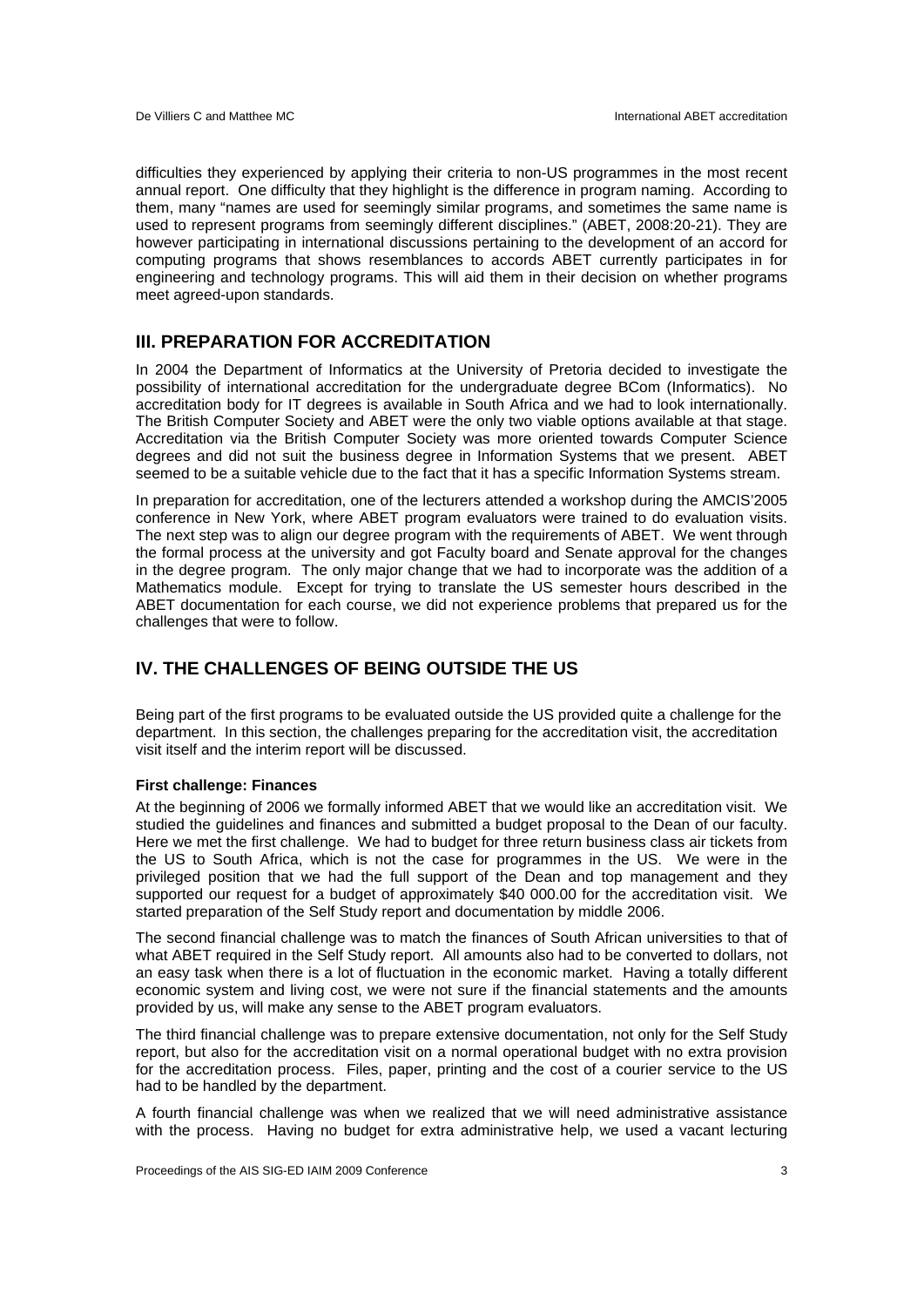position to appoint a temporary person to assist the lecturers to compile the necessary documentation.

We did not have the financial means to attend the regular workshops and training provided by ABET because it was located in the US. The challenge was to interpret the ABET documentation without the benefit of these workshops and seminars.

#### **Second challenge: Academic year**

The normal academic year in the US stretches from August to May the next year. In South Africa the academic year is from February to November with the summer holidays in December and January. Although the accreditation visit was to take place in October 2007, we had to prepare our documentation in the 2006 South African academic year.

When compiling the Self Study report, we realized that the differences in terminology had to be explained and we included two pages clarifying the academic year, organizational structure, tenure and language policy of the university.

When we had the accreditation visit in 2007, we realized that ABET had revised the standards for their academic year from August 2006 to May 2007. We however worked on the standards for August 2005 to May 2006, because of our academic year. With the help of our external evaluators, we overcame this difference during their accreditation visit by adding documentation and explanations.

#### **Third challenge: Semester hours and length of the academic programme**

In the preparation of the Self Study report we realized that there is a difference between what we call notational hours, that is the total hours that a student should spent on a course, and semester hours as specified in the ABET documentation. We had to translate our notional hours to semester hours, which was a very time consuming task and in the end it was still not entirely correct. Luckily a sympathetic evaluation team helped us to correct it during their visit and we were relieved that we still met the ABET requirements.

Our academic programmes for undergraduate students in South Africa are three years long and not the normal four years as in the US. We had to ensure that we cover all the material required from ABET in the three years.

#### **Fourth challenge: Self Study report**

The Self Study report had to be submitted on the  $1<sup>st</sup>$  of July 2007. We started preparing the document in the middle of 2006, but still battled to finish it on time. The final editing of the document was a fulltime job that took four weeks, instead of the estimated two weeks. We were fortunate to obtain an example of a previously submitted Self Study report, without which we would have had difficulty to compile our own report, despite the clear guidelines provided by ABET.

A large amount of information about the university had to be compiled and although cooperation from the different support departments in the university was excellent, it was difficult to find the exact information needed. A Quality Unit was established at the university in 2006 to coordinate the audit by the South African Higher Education Quality Council (HEQC) that was to take place at the beginning of 2007. The Quality Unit compiled a detailed digital record of the university. When we approached the Quality Unit in the beginning of 2007 to help us with the needed information about the university, it was with great relief that we found that the CD ROM that they have compiled for the audit, could also be used as part of our Self Study report.

We appointed a temporary administrative assistant (a retired professor) to collect all the information and put it in the correct format. Despite having had a dedicated person working on the report, it still took one of the authors four weeks to ensure that the report is accurate and complete.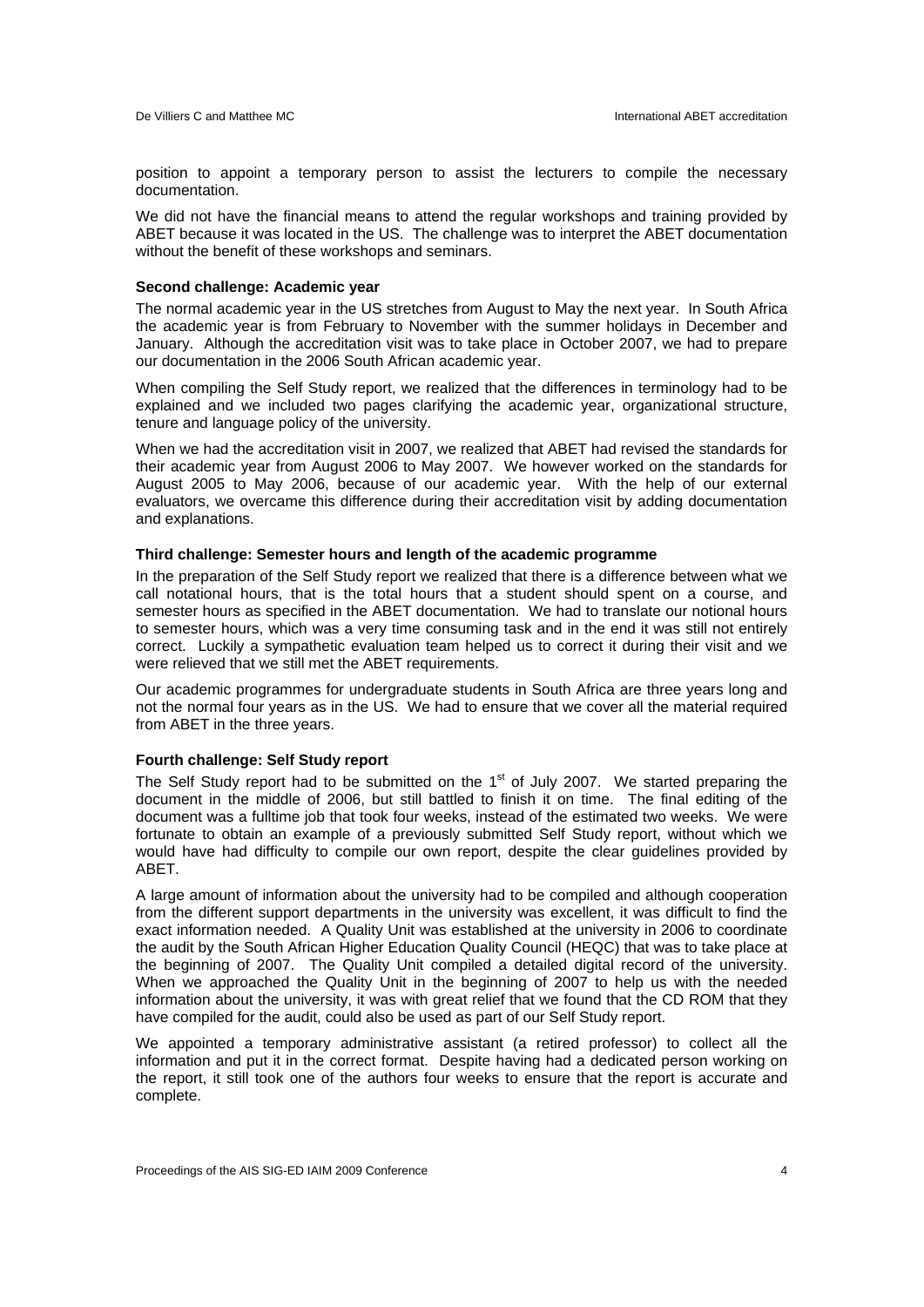During and after compilation of the Self Study report, the university decided to redo their web site and the URL was not accessible. We had to note that in the report and had to refrain from referring to the web site for information.

#### **Fifth challenge: Personnel**

A different system for the appointment of lecturers is used in South Africa. We do not have, for example, tenured and non-tenured faculty. Even the word faculty has a different meaning. An explanation was needed in the Self Study report and we had to translate our data to fit the requested data.

When we submitted the requested Interim Report in June 2009, we forgot to explain the terminology used for personnel and had to submit supplementary information for the evaluator afterwards.

## **Sixth challenge: Accreditation visit**

In 2007 the Quality Unit started to assist departments with accreditation and evaluation visits. This has been a tremendous help in organizing their flights, accommodation and the programme for their visit. The assistance that we received from our Quality Unit changed this challenge into something that we could handle. They were responsible for booking of air tickets, accommodation, meals, venues for interviews, appointments with top management and a work area for the evaluators.

The months leading up to the accreditation visit were used to prepare and finalize the documentation needed by the evaluation team. This is a time consuming task that must not be underestimated.

#### **Seventh challenge: The name of the programme**

After the accreditation visit we received a message that the name of our programme, Informatics, instead of Information Systems is causing a problem with ABET (refer to section II for the mentioning in ABET's year report on difference in programme naming). The term Informatics has different meanings and we had to provide them with an explanation how we are using Informatics (see Appendix). They suggested that we change the name of the programme. That is something that cannot be easily done. Our degrees are registered with the South African Qualification Authority and it will be a two to three year process to change the name. We have also spent considerable marketing money to establish our degree in industry and after consultation with our advisory board realized that it will not be a good idea to change the name of our degree. The name Informatics was still mentioned as a problem that we needed to address in our Interim Report in June 2009.

# **V. RECOMMENDATIONS**

In view of the experience that we had with the accreditation process, we want to make the following recommendations for universities outside the US that seek ABET accreditation:

- Ensure that you have the full support of the university especially from top management and the Dean.
- Be prepared to spend a considerable amount of money because of the cost involved in preparing the documentation and the visit of the evaluation team.
- If possible, attend workshops advertised through ABET or the program evaluator training.
- Obtain the CD's distributed by ABET on accreditation.
- You need detailed information about the university and would need proper support from administration to get all the required information.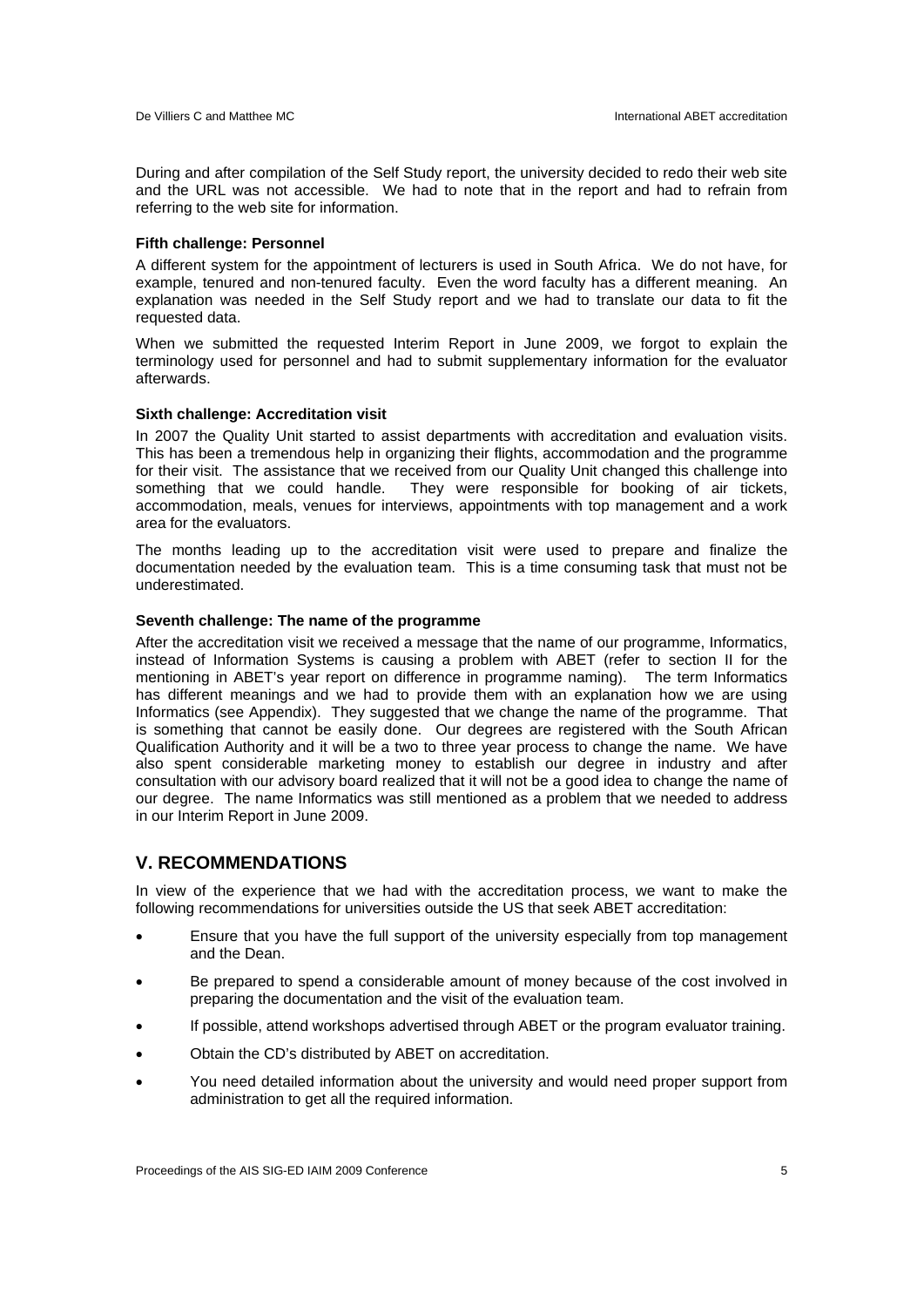- Allocate enough time to complete the Self Study report and documentation for the visit. It will probably take you longer than a US-based university to complete the report. If possible find an example.
- It is a good idea to have a dedicated administrative person in your department to assist with documentation and the visit (if you do not have a unit that can help you with that).

# **VI. CONCLUSIONS**

To obtain international accreditation for a degree in South Africa is an achievement. Except for the MBA programme offered by the Gordon Institute of Business at the University of Pretoria, the BCom(Informatics) programme is the only other internationally accredited programme at the university. We have a number of nationally accredited programmes including Engineering and Accounting degrees.

Despite the challenges mentioned in this paper, we have learnt from this experience and have now more rigorous procedures in place, especially for assessment and change control in the department. We were fortunate to have a very experienced and sympathetic evaluation team, who were willing to listen and learn from the differences between our education system and the US system.

There are efforts underway to internationalize the accreditation standards and criteria. Some of these efforts were mentioned in section II. We are encouraged by this and the next round will probably be much easier, because quality assurance is an ongoing process, continuously refining and improving IS programmes.

A final thought: this paper reflects on the obstacles experienced to get a non-USA IS program accredited by a US based accreditation body. We believe it is now time to stand one step back and critically reflect on the real and not only perceived benefit gained from being accredited. Also, we need to have a critical look at the new processes that have been introduced as a result of accreditation and its effect on the already sparse human resources, to judge the value of accreditation. We believe that such an honest reflection will help other non-US IS programs in their decisions towards accreditation.

# **VII. REFERENCES**

ABET (2009). http://www.abet.org. Accessed 4 August 2009.

ABET (2008). Going Global, Accreditation Takes Off Worldwide. 2008 Annual Report.

Greengard, S (2009) Learning Goes Global. *Communications of the ACM*. 52(5), pp. 18 – 19.

Van Damme, D (2001) Higher Education in the Age of Globalisation: the need for a new regulatory framework for recognition, quality assurance and accreditation. *Introductory Paper for the UNESCO Expert Meeting, Paris, 10 – 11 September 2001*. http://www.unesco.org. Accessed 7 August 2009.

Van Damme, D (2000) Internationalization and quality assurance: Towards worldwide accreditation? *European journal for Education Law and Policy*, 4, pp. 1-20.

# **ACKNOWLEDGEMENT**

We thank the National Research Foundation for funding provided for this research.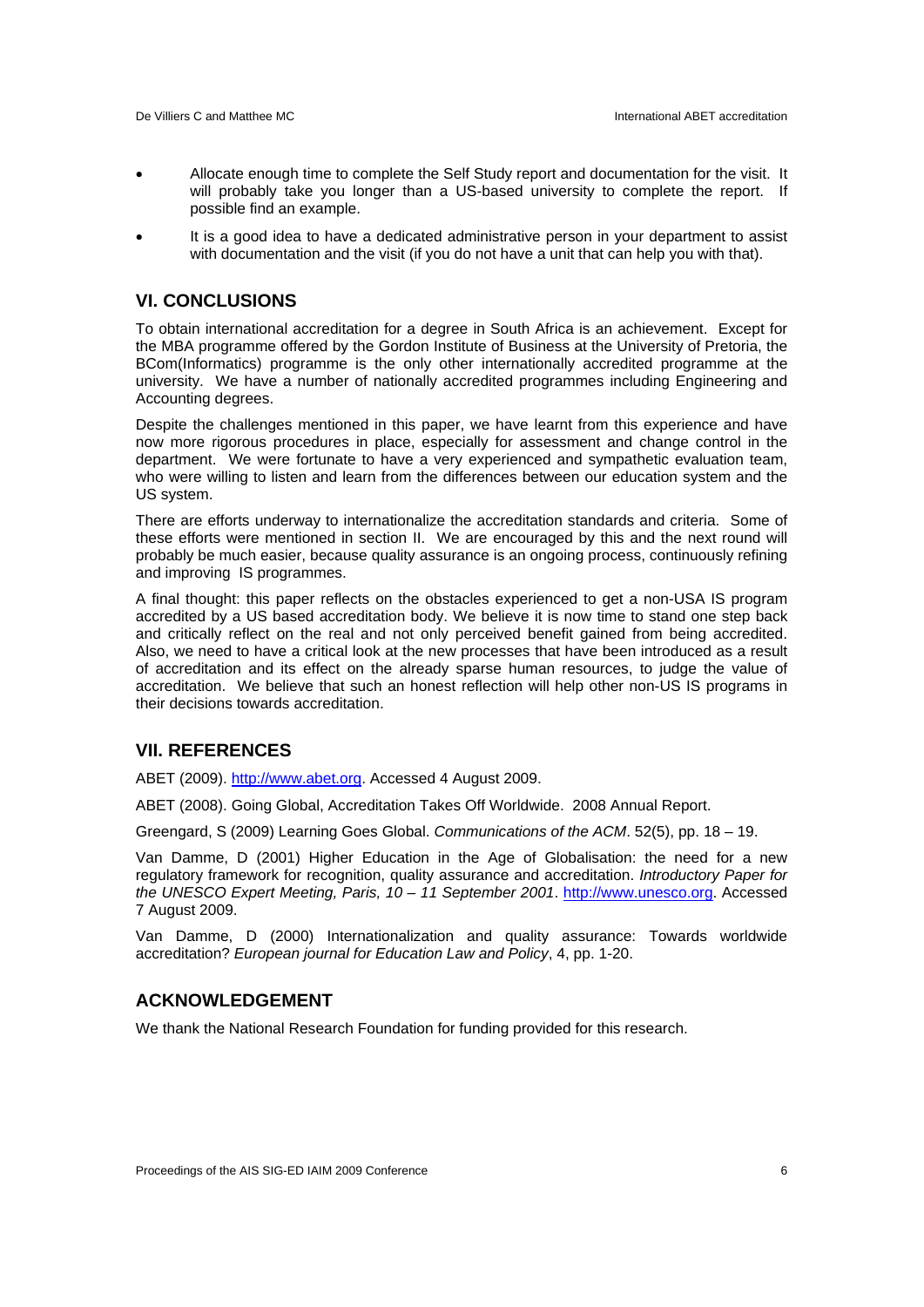# **APPENDIX**

# **EXPLANATION OF THE USE OF THE TERM "INFORMATICS" AT THE UNIVERSITY OF PRETORIA**

# **(i) "Informatics" definition**

A number of internationally renowned universities having Information Systems programs (i.e., Dalhousie University, Canada; Indiana University, USA; SUNY-Buffalo, USA; University of Oslo, Norway; University of Manchester, UK; University of Washington, USA; and University of Thessaloniki, Greece) use the term "Informatics" for their programs. Each of these universities has similar courses that would be classified as an "Information Systems program".

The University of Washington states the following on their web page (http://www.ischool.washington.edu/informatics/default.aspx):

#### *Future Careers in Information and Technology*

*Informatics students design, build, implement, and secure information systems that meet human, organizational, and societal needs. They combine skills from the program with their own unique personal and professional interests to foster innovation in information and technology in the private, public, and non-profit sectors. The emphasis of the major is on understanding the relationships among people, information, and technology.*

A common definition of Informatics that can be found on Wikipedia

(http://en.wikipedia.org/wiki/Informatics) is as follows:

Informatics includes the science of information, the practice of information processing, and the engineering of information systems. Informatics studies the structure, algorithms, behavior, and interactions of natural and artificial systems that store, process, access and communicate information. It also develops its own conceptual and theoretical foundations and utilizes foundations developed in other fields. Since the advent of computers, individuals and organizations increasingly process information digitally. This has led to the study of informatics that has computational, cognitive and social aspects, including study of the social impact of information technologies.

Used as a compound, in conjunction with the name of a discipline, as in medical informatics, bioinformatics, etc., it denotes the specialization of informatics to the management and processing of data, information and knowledge in the named discipline, and the incorporation of informatic concepts and theories to enrich the other discipline; it has a similar relationship to library science.

### **(ii) "Informatics" usage at University of Pretoria**

At the University of Pretoria we use the term Informatics as described in Wikipedia. The degree BCom(Informatics) has been registered with the South African Department of Education in 1988 and again in 2000 with the South African Qualifications Authority. We may not use another term on the student transcripts, but we do explain the term as can be seen from the following extracts (please note the use of the term Information Systems):

#### **Extract from Departmental Brochure**

Informatics studies the application and use of the computer and Information Systems within the organization. Our students' strength lies in their broad background of the economic and management sciences, which implies that the world of business is nothing sinister to them. The use of information technology by organizations is growing exponentially and new, more complex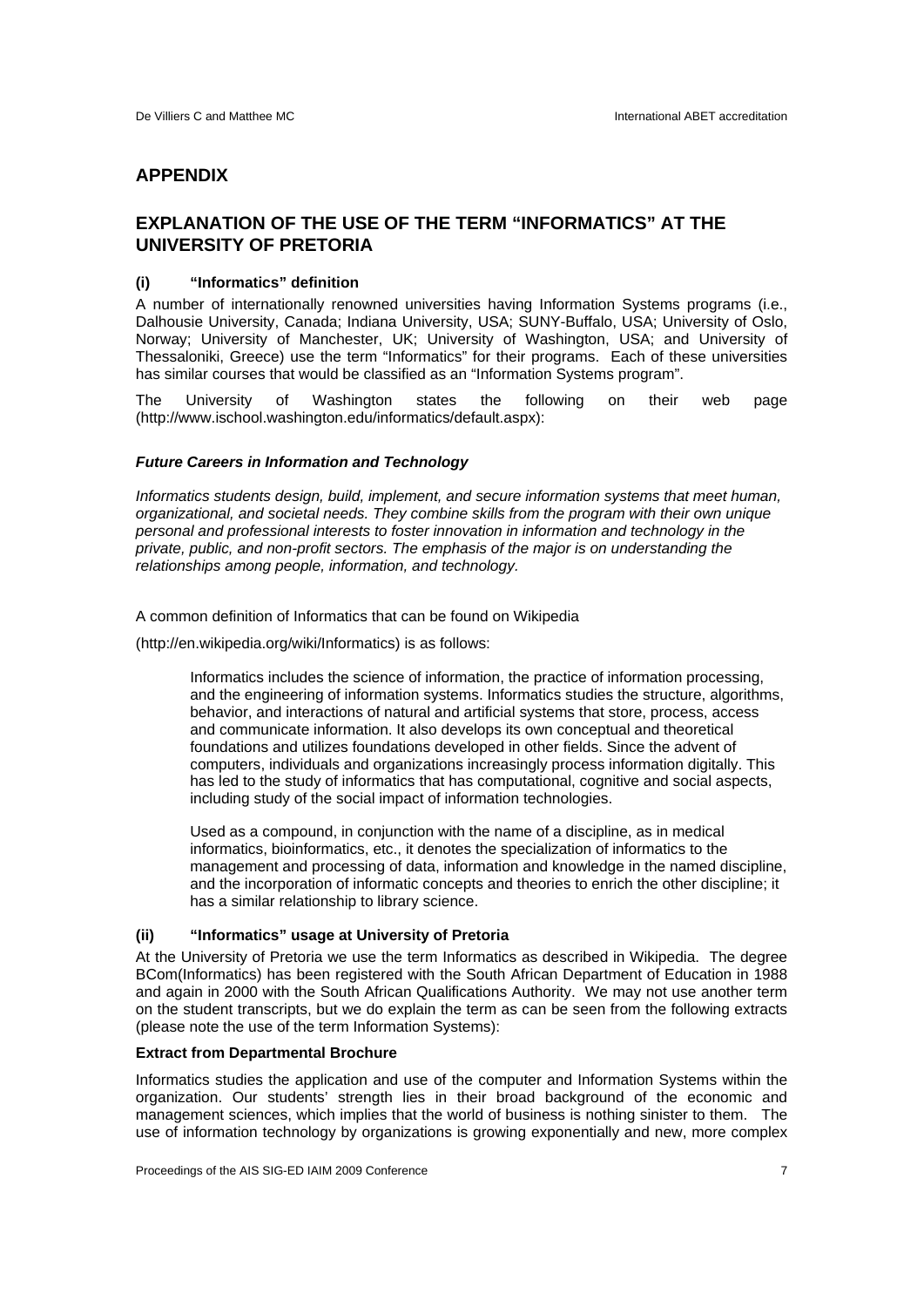and challenging applications are explored and developed on a daily basis. It has the benefit that, in addition to the work of an informatics specialist being extremely interesting, there will only be a very small chance that the qualified informatician will ever be without work.

#### Section A: Approach, purpose and structure

# A.1 Description of the Informatics discipline

Modern organizations cannot function without information and the technology with which they gather, store, compute and make available the information. The successful application of technology is, however, more than just writing computer programs. Computer programs are important, but an understanding of the business within which the organization functions and an understanding of the use of information and information technology to support the objectives of the organization, are far more important. This can clearly be seen in the description of the discipline:

*Informatics is a multi-disciplinary subject, where information, Information Systems, and the integration thereof into the organization, are studied for the benefit of the entire system (individual, organization and community).* 

The informatician is therefore, in the first instance, a businessperson and, in the second instance, a technologist. As a systems analyst, the informatician will know the organization where he/she works, because Information Systems that are designed and implemented are very often the core of the business processes and activities. As an end user supporter, the informatician will act as technology consultant and facilitator, and in those capacities will play an important liaison role in the organization. As a manager of Information Systems, the informatician will be responsible for the strategic application of Information Systems and Information technology, for example to help the organization to exploit new markets using technology. In all of these different roles, the informatician needs to have exceptional people skills, apart from the technological skills, because he/she will frequently be confronted with moral and ethical issues surrounding the application of technology (for example the firing of workers after their jobs have been automated).

Informaticians can also, if that is where their interests lie, choose to exchange roles and concentrate on technology as such. To prepare students for this, the second and third year focus on network management and database design and administration. However, the main focus will still be people and the organization, rather than technology itself.

The study of Informatics can also prepare students to be skilled and knowledgeable users of information technology. This will be the case if a student typically does only part of the undergraduate Informatics syllabus, majoring in Accounting or Marketing or any other subject. Because information technology plays an important role in any organization, no accountant, marketer or any other occupation, can be without knowledge on the use of information technology in his/her specific subject.

#### **Extract from University Year Book**

(http://web.up.ac.za/sitefiles/File/yearbook\_2008/Economic\_and\_ManageS\_2008.pdf)

This programme is defined as the application of modern Information Systems in organisations, both private and public. The student will have a graduate-level knowledge of the analysis, design and implementation of Information Systems, databases, operating systems, networks and information management. In addition, the student will have the competence to develop a complete information system to support organizational functions. The holder of this qualification has the skills to advise organisations in empowering and enhancing the quality of work life of the individual workers through the application of information technology. The syllabus of this degree complies with the international accredited syllabus for Information Systems Programmes.